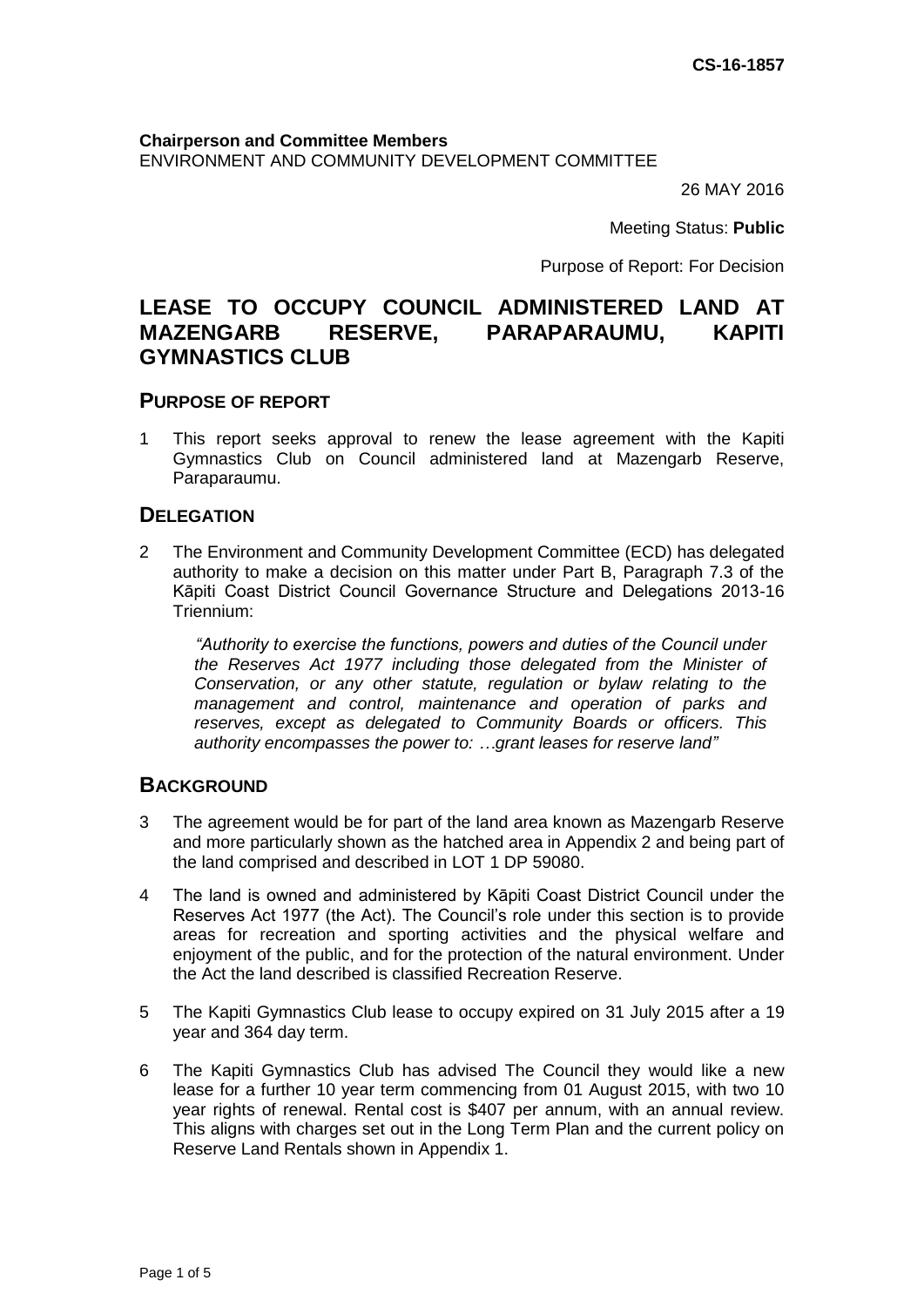## **ISSUES AND OPTIONS**

#### **Issues**

- 7 There are limitations on activities that are permitted on this site subject to the Act. The activities proposed are consistent with the Act's land classification which is designated Recreation Reserve.
- 8 The Kapiti Gymnastics Club has had a lease to occupy land at Mazengarb Reserve since 1995. It is proposed the concession activity will continue to provide a space solely for the purposes associated with the Kapiti Gymnastics Club.
- 9 The Kapiti Gymnastics Club is seeking to expand the building to further facilitate use of their building and to better comply with gymnastics standards. In consideration of this the proposed lease area has been expanded to include the indicated future footprint of the building. This expansion moves into an unused area of the park between the gym and the hockey turf. The expanded area is shown shaded red on the aerial plan in Appendix 2. This does not imply Council approval to build the extension, but only for use of the land. All the usual regulatory process requirements for building will need to be met before approval is granted to extend the building.

### **CONSIDERATIONS**

#### Policy considerations

10 There are no policy issues arising from this decision.

#### Legal considerations

- 11 Section 54(1) of the Act authorises the Council to enter into a lease for recreation reserves.
- 12 New lease documentation will be drafted and will be reviewed by the Council's legal advisor before being presented to the Kapiti Gymnastics Club for signing.

#### Financial considerations

13 The lease will include annual rental to be paid at the appropriate rate set annually by the Council in either the Long Term Plan or Annual Plan. Costs associated with a new lease are required to be covered by the Lessee.

### Tāngata whenua considerations

14 There are no known issues for consideration relating to iwi or the Treaty of Waitangi.

### **SIGNIFICANCE AND ENGAGEMENT**

### Degree of significance

15 This matter has a low level of significance under Council policy.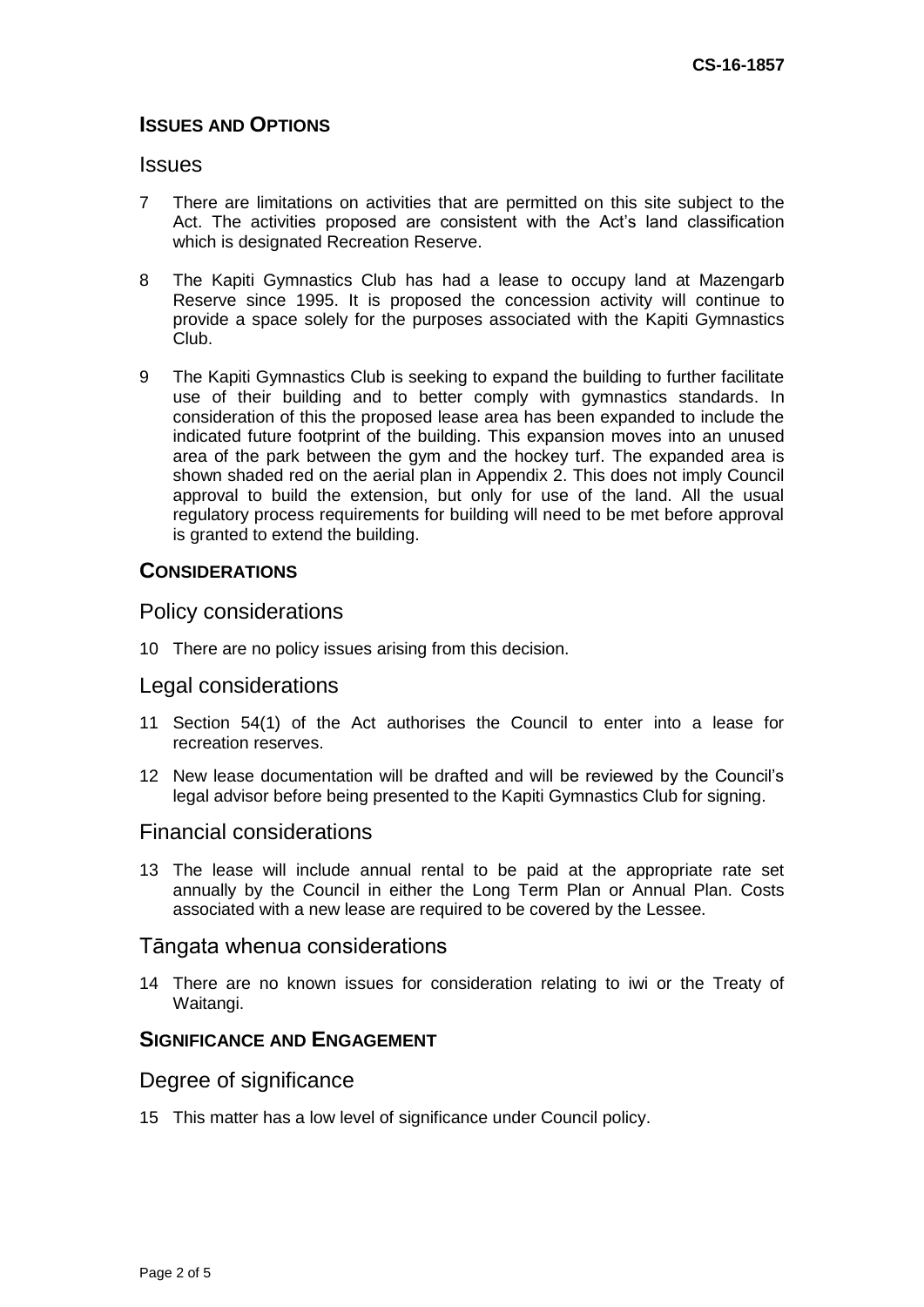### Consultation already undertaken

16 As this is a renewal of an existing occupation since 1995 neither Community Boards, community or other agencies have been consulted in this matter.

### Engagement planning

17 An engagement plan is not needed to implement this decision.

### **Publicity**

18 No public notification is required as this concession is being treated as a reissue of permit under the Reserves Act 1977.

# **RECOMMENDATIONS**

19 That the Environment and Community Development Committee approves the Kāpiti Coast District Council entering into a lease agreement for 10 years with two further 10 year rights of renewal, commencing 01 August 2015 with the Kapiti Gymnastics Club, for the land at Mazengarb Reserve shown in Appendix 2 to report CS-16-1857 at an annual rental set by the Council in the Long Term Plan or Annual Plan.

| Report prepared by                              | <b>Approved for</b><br>submission                      | <b>Approved for</b><br>submission                          |
|-------------------------------------------------|--------------------------------------------------------|------------------------------------------------------------|
| Nathan Mourie                                   | Sean Mallon                                            | Crispin Mylne                                              |
| <b>Parks &amp; Recreation</b><br><b>Planner</b> | <b>Group Manager</b><br><b>Infrastructure Services</b> | <b>Group Manager (Acting)</b><br><b>Community Services</b> |

### **ATTACHMENTS**

Appendix 1: Reserve Land Rentals 2015/16 Appendix 2: Plan of land area proposed for lease at Mazengarb Reserve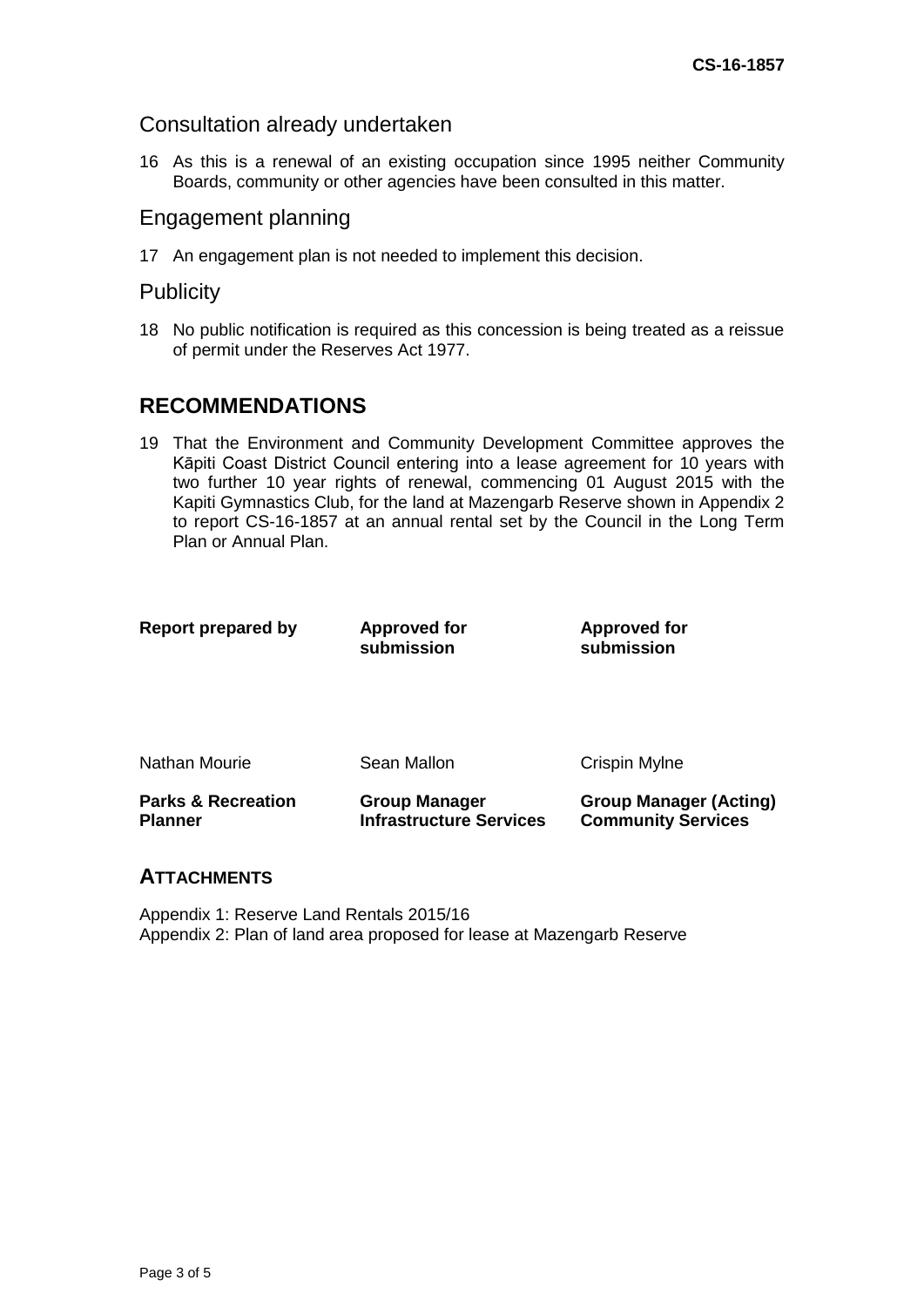## Appendix 1

| <b>Reserve Land Rentals 2015/16</b> |       |  |
|-------------------------------------|-------|--|
| Clubs with alcohol licences         | \$812 |  |
| Clubs without alcohol licences      | \$407 |  |
| Craft, hobbies and other activities | \$326 |  |
| Educational (standard)              | \$197 |  |
| Youth and service                   | \$197 |  |